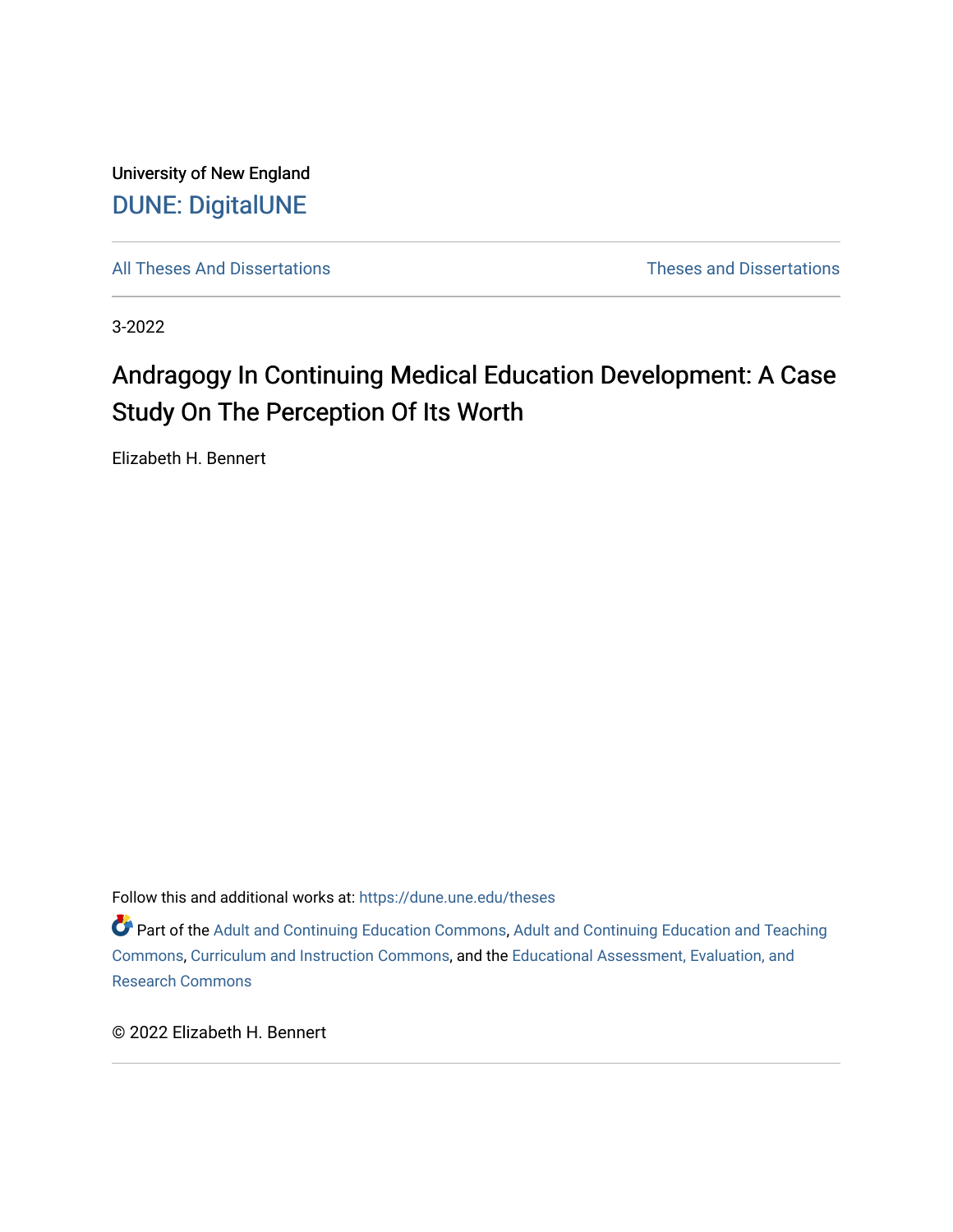## **Re: DUNE Contributor Permission Email - Bennert**

Elizabeth Bennert <ebennert@une.edu>

Sun 3/27/2022 3:24 PM

To: Bethany Kenyon <br/>bkenyon@une.edu> Cc: Lori Sanchez <lsanchez4@une.edu>

> *I, Elizabeth Bennert, hereby submit my Submission,*ANDRAGOGY IN CONTINUING MEDICAL EDUCATION DEVELOPMENT: A CASE STUDY ON THE PERCEPTION OF ITS WORTH*, to DUNE: DigitalUNE, and agree that my Submission may be used in accordance with the terms and conditions outlined in the DUNE: DigitalUNE Contributor Agreement, which I have read and* expressly agree to be bound by as of the date of this email. I further agree that my Submission will *be available in DUNE:DigitalUNE via the access level indicated below, or if there is no such indication, via Open Access as is defined below.*

*My work should be made available in DUNE: DigitalUNE via the following access (please delete the access level that does not apply).*

- *Open Access: Abstract, descriptive data, and full Submission openly available via DUNE: DigitalUNE.*
- *One Year Embargo: Abstract and descriptive data openly available via DUNE: DigitalUNE; release of full Submission delayed for one year from submission date for publication or other proprietary purposes. After one year, full work released for open access. OR: I require a different embargo period; please embargo my work for \_\_\_ months. (Please note: Limiting access to a work via embargo will affect viewers' ability to download and utilize that work, potentially reducing its use statistics and citations.)*

*I have seen, reviewed and agree to by bound by the Contributor Agreement as of the date of this email:*

### /s/**Elizabeth Bennert**

# **DUNE: DigitalUNE Contributor Agreement**

**LICENSE GRANT:** In consideration of the University of New England (together with any of its parents, subsidiaries or affiliates, "UNE") making my work available via DUNE: DigitalUNE, I do hereby grant UNE a non-exclusive, royalty-free, perpetual, irrevocable, fully assignable and fully sublicensable right and license to reproduce, display, perform, modify, create derivative works from, maintain and share copies of my original work noted above ("Submission") via DUNE: DigitalUNE, under and pursuant to the terms and conditions of this Agreement. UNE reserves the right to refuse or remove my Submission at any time and for any reason it deems appropriate.

**REPRESENTATION OF ORIGINAL AUTHORSHIP:** I represent and warrant that I have all rights, title and interests necessary to grant the license and permissions contained within this Agreement.

**COPYRIGHT:** I certify, represent and warrant that (i) I have full power and authority to enter into this Agreement and to submit my Submission to DUNE: DigitalUNE; (ii) the execution, delivery and performance of this Agreement does not violate the terms of any agreement or contract (oral or written) to which I am bound; (iii) the Submission does not and will not, as a result of use by UNE or any other party authorized by UNE as part of DUNE: DigitalUNE, violate or infringe any intellectual property or other rights of any third party, including, without limitation, any copyrights, patents , trade secrets, or trademarks; and (iv) the Submission does not and will not, as a result of use by UNE or any other party authorized by UNE as part of DUNE: DigitalUNE constitute defamation, invasion of